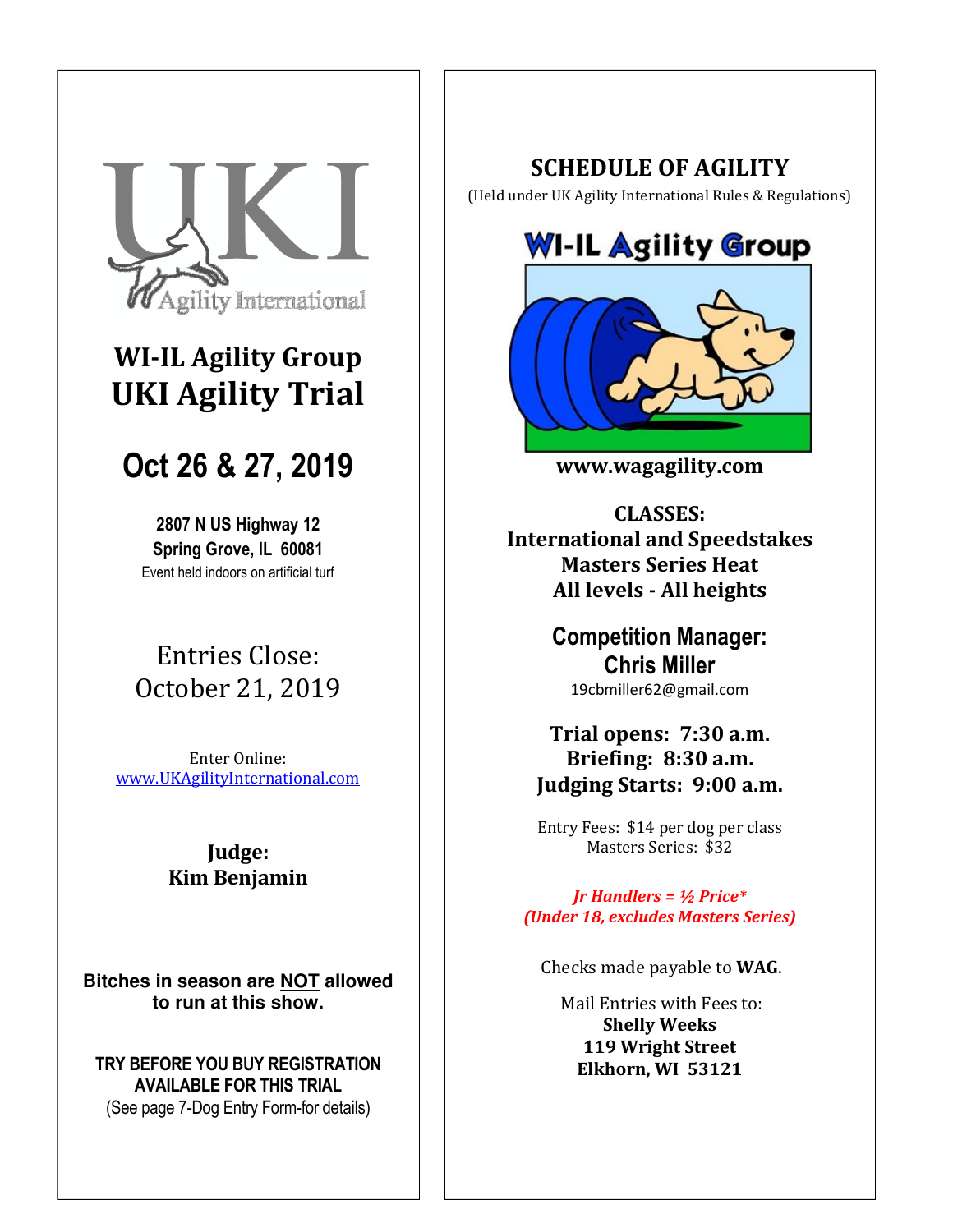| <b>Trial Site &amp; Information:</b><br>The show site is indoors on turf.<br>Please bring your own crate, clean up supplies, & water for your<br>dog. Dogs must be kept on leash when not in the ring. By<br>township ordinance there is no overnight RV allowed at WAG. A<br>warm up area will be provided for all exhibitors.<br><b>Directions:</b>                             | <b>Event Time Table for Saturday &amp; Sunday:</b><br>Crating opens at 7:30 am<br>Day Of Show Entries close at 8:15 am<br>Briefing at 8:45 am<br>Walk Thru at 8:45 am<br>First dog on the line: 9:00 am<br>Measuring will be at 8:30 am each day.                                                                                        |  |  |  |
|-----------------------------------------------------------------------------------------------------------------------------------------------------------------------------------------------------------------------------------------------------------------------------------------------------------------------------------------------------------------------------------|------------------------------------------------------------------------------------------------------------------------------------------------------------------------------------------------------------------------------------------------------------------------------------------------------------------------------------------|--|--|--|
| The WAG building is located in Spring Grove, Illinois, on Route<br>12, just west of the intersection of Route 12 and Spring<br>Grove/Winn Roads. Parking is along the back and west side of                                                                                                                                                                                       | **NOTE** If you are using GPS or Navigation<br>Use address above.                                                                                                                                                                                                                                                                        |  |  |  |
| the building. Enter parking lot via the east driveway. Enter at the<br>back of the building.                                                                                                                                                                                                                                                                                      | <b>Helpers:</b><br>WAG depends on volunteers to make this a great event. All<br>workers must check in with the show help coordinator at the                                                                                                                                                                                              |  |  |  |
| <b>Trial Site Rules:</b><br>Exhibitors are responsible for cleaning up after their dog(s). Any<br>exhibitor failing to do so may be excused without benefit of<br>refund if the Trial Committee deems the exhibitor to be in<br>violation of this requirement.<br>Please NO SPIKE SHOES OR HEELS on the mats or turf.<br>Please wear/use clean, athletic footwear to preserve the | show site to receive their work assignment and must have a<br>qualifying assigned job in order to be eligible for:<br>Lunch and beverages and snacks which are available<br>$\bullet$<br>to all workers throughout the day.<br><b>WAG Bucks</b><br>$\bullet$<br>Please check the box on the entry form and indicate your<br>preferences. |  |  |  |
| flooring!<br><b>Food Services:</b>                                                                                                                                                                                                                                                                                                                                                | <b>Hotels &amp; RV information:</b><br>Sorry NO RV parking on the grounds is permitted.                                                                                                                                                                                                                                                  |  |  |  |
| We will not have lunch available. There are fast food<br>restaurants in the area.                                                                                                                                                                                                                                                                                                 | <b>Accommodations:</b><br>Hotels - We have not made arrangements with any<br>hotels but provide this information for your convenience.                                                                                                                                                                                                   |  |  |  |
| <b>Tentative Event Schedule &amp; Classes:</b><br><b>SATURDAY</b><br>Speedstakes - Beginner & Novice, Senior & Champion<br>Speedstakes Rd2 - Beginner & Novice, Senior & Champion<br>Jumping - Beginner & Novice, Senior & Champion<br>Master Jumping - All levels                                                                                                                | Verify that they still accept dogs and ask about fees.<br><b>Super 8 - 815-678-4711 - 11200 N Rt 12, Richmond, IL (3 miles)</b><br>Waterfront Hotel - 815-344-3131 - 3309 N Chapel Hill Rd,<br>Johnsburg, IL (4 miles)<br>Super 8 - 815-337-8808 - 1220 Davis St, Woodstock, IL (14 miles)                                               |  |  |  |
| Gamblers - Beginner & Novice, Senior & Champion<br>Agility - Beginner & Novice, Senior & Champion<br>Master Agility - All levels<br><b>SUNDAY</b>                                                                                                                                                                                                                                 | Crating:<br>There is ample crating space. No crates or chairs allowed on<br>the turf. You MUST provide a mat, tarp or blanket to put under<br>crates and chairs to protect the matting. Crates may be left<br>overnight; however, WAG will not be responsible for any lost or<br>damaged items left at the show site.                    |  |  |  |
| Agility - Beginner & Novice, Senior & Champion<br>Agility Rd 2 - Beginner & Novice, Senior & Champion<br>Jumping - Beginner & Novice, Senior & Champion<br>Snooker - Beginner & Novice, Senior & Champion<br>Speedstakes - Beginner & Novice, Senior & Champion                                                                                                                   | <b>Veterinarian on Call:</b><br><b>Animal Emergency of McHenry County</b><br>1095 Pingree Road, Crystal Lake, IL<br>815-479-9119                                                                                                                                                                                                         |  |  |  |
|                                                                                                                                                                                                                                                                                                                                                                                   | <b>AETC</b><br>1810 E Belvidere Road, Grayslake, IL<br>847-548-5347                                                                                                                                                                                                                                                                      |  |  |  |
|                                                                                                                                                                                                                                                                                                                                                                                   | Questions?<br>Regarding Entries to this show, please contact the UKI office -<br>info@ukagilityinternational.com For specific Show questions<br>such as regarding the site etc., please contact the show<br>manager Chris Miller, 19cbmiller62@gmail.com                                                                                 |  |  |  |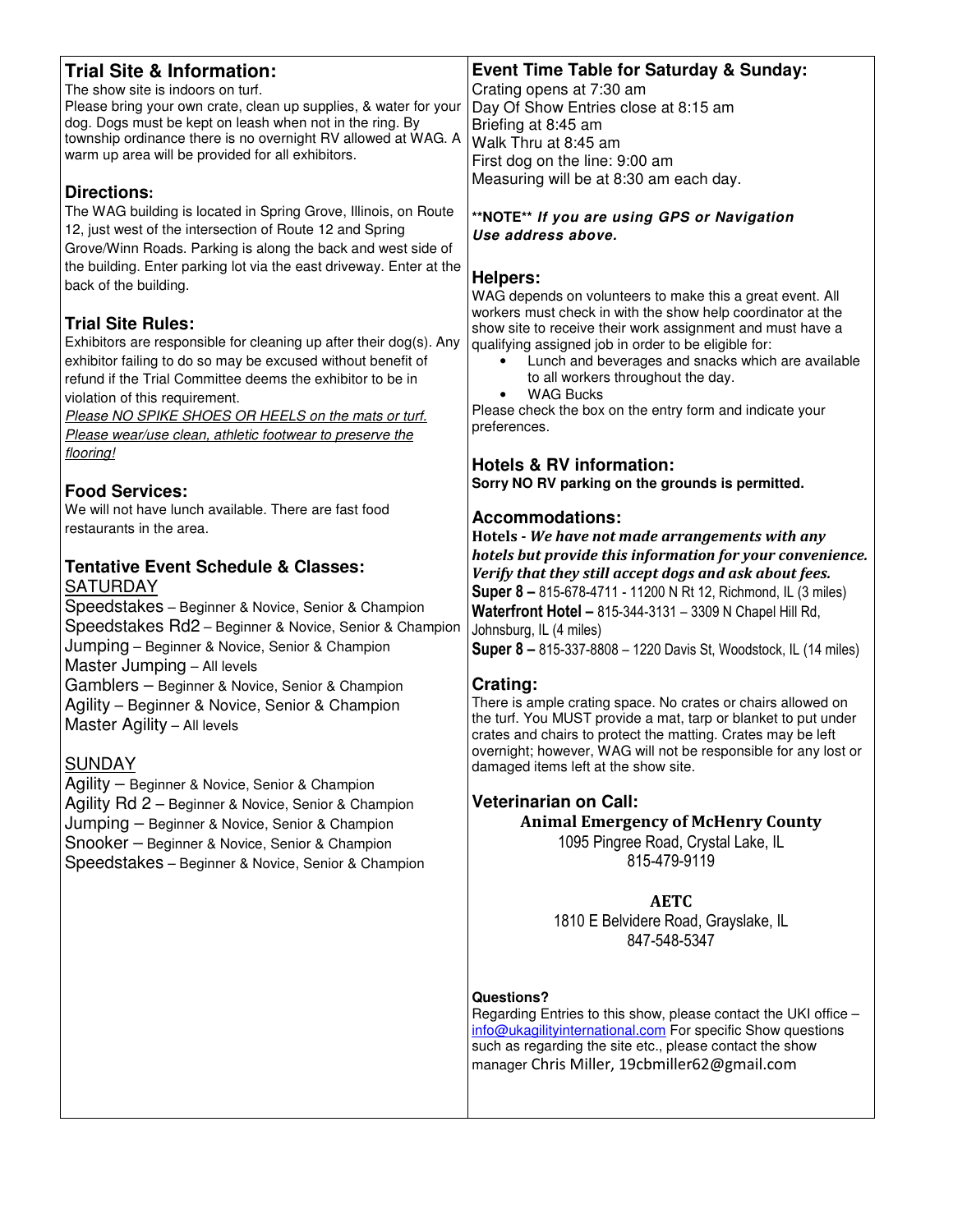# **About UKI Agility**

| <b>Speedstakes Titling Program</b>                                                                                                                                                                                                                     | International Titling Program                                                                                                                                                                                                                                                           |
|--------------------------------------------------------------------------------------------------------------------------------------------------------------------------------------------------------------------------------------------------------|-----------------------------------------------------------------------------------------------------------------------------------------------------------------------------------------------------------------------------------------------------------------------------------------|
| <b>SS Beginners:</b> For dogs that are not eligible for SS Novice, SS                                                                                                                                                                                  | <b>Beginners:</b> For dogs that are not eligible for Novice, Senior                                                                                                                                                                                                                     |
| Senior and SS Champion levels in the Speed Stakes Program.                                                                                                                                                                                             | and Champion levels in the International Program                                                                                                                                                                                                                                        |
| <b>SS Novice:</b> For dogs that have gained a minimum of 12 points in<br>the SS Beginners classes. Or a newly registered dog who is<br>eligible for Beginners, but the owner/handler currently runs a<br>Champ level dog in the International Program. | <b>Novice:</b> For dogs that have gained a minimum of 12 points,<br>where 8 of those points must be obtained in agility classes. Or<br>a newly registered dog who is eligible for Beginners, but the<br>owner/handler currently runs a Champ level dog in the<br>International Program. |
| <b>SS Senior:</b> For dogs that have gained a minimum of 20 points in<br>the SS Novice classes.                                                                                                                                                        | Senior: For dogs that have gained a minimum of 20 points in<br>the Novice classes, where 12 of those points must be<br>obtained in agility classes, 4 from jumping, and 4 from games.                                                                                                   |
| <b>SS Champion:</b> For dogs that have gained a minimum of 36                                                                                                                                                                                          |                                                                                                                                                                                                                                                                                         |
| points in the SS Senior classes.                                                                                                                                                                                                                       | <b>Champion:</b> For dogs that have gained a minimum of 36<br>points, where 12 of those points must be obtained in agility<br>classes, 12 from jumping, and 12 from games.                                                                                                              |

**Masters Series Tournament Rules** 

The aim of the Masters is to encourage more competitive running in UKI classes and improve the overall standard of top level agility. The Masters has been created for dogs and competitors whose goal is to compete at both National and International level.

**General Rules** Open to all UKI Level dogs including Select heights. Separate competition for each height. Agility and Jumping rounds with results combined. Handlers must run in strict running orders, failure to do so will result in elimination. Either Agility or Jumping classes may run first (Amendments to 2<sup>nd</sup> Edition Rule Book). If a handler has 2 dogs entered within a jump height, they may move their first dog up so that there are as many dogs as possible between their dogs. If this is not possible, they will receive a 6 minute break. If a handler has more than 2 dogs within a jump height and the entry is not large enough for a large enough gap in between all their dogs, the first of their dogs drawn will be allowed to run in between a jump height change, if a jump height change is available before their height. If it is not, the final decision will be made by the judge and show manager, taking into consideration fairness to the competitor and other entrants in the Masters Class. Day of Entries must run first within the running orders of the first class. The second class must run in reverse order of placing from first class. Handlers must run for competition in both rounds to receive a combined score and be eligible for the Final, awards & prizes. The dog must run in the height that he will compete at in the Master's Final. The same dog and handler must run both rounds. Any extraordinary circumstances to be ruled by UKI.

**Scoring** Standard UK Agility Marking will apply. Faults converted into seconds. 5 faults = 5 seconds. Time faults treated the same as course faults. An elimination = 100 faults plus 60 second course time. An absent or NFC run = 1000 faults with a 60 second course time. Dogs with an absent or NFC run in either the Agility or Jumping will forfeit any Q's or awards gained in the other round; in other words, both rounds must be run for competition. Dogs with double elimination will not be placed. An E in the individual round will not be placed in that round. Dogs with the lowest score will be deemed the winner. In the event of a tie, the Agility result will be the deciding factor.

**Final Qualification –**2 ways to Qualify: **A.** Individual Winners of the Masters Agility & Jumping class will qualify for the Final (even if an E is earned in the other round). **B.** 1st & 2nd Overall will qualify for the Final (neither round may have an elimination). Only the handler who qualifies the dog through a Master's Heat may run the dog in the Final. If you do not qualify at a local Masters Heat, there will be a last chance heat at the UKI US Open. Final to be held at the USA Open.

**Prizes** Entry fee = \$32.00 \$5.00 placed in heat prize fund. Each height has its own prize fund and will be divided as per Masters "Prize Money Guide." \$1 from each entry fee will be split & placed in the Final prize fund and Team USA WAO fund.

| Number Entered in height | 1st     | 2nd     | <b>Total fund</b> | Fund percentage |     |
|--------------------------|---------|---------|-------------------|-----------------|-----|
| 1                        | \$4.00  |         | \$4.00            | 100%            |     |
| $\overline{2}$           | \$8.00  |         | \$8.00            | 100%            |     |
| 3                        | \$12.00 |         | \$12.00           | 100%            |     |
| 4                        | \$16.00 |         | \$16.00           | 100%            |     |
| 5                        | \$20.00 |         | \$20.00           | 100%            |     |
| 6                        | \$24.00 |         | \$24.00           | 100%            |     |
| 7                        | \$28.00 |         | \$28.00           | 100%            |     |
| 8                        | \$32.00 |         | \$32.00           | 100%            |     |
| 9                        | \$36.00 |         | \$36.00           | 100%            |     |
| 10                       | \$40.00 |         | \$40.00           | 100%            |     |
| 11                       | \$30.80 | \$13.20 | \$44.00           | 70%             | 30% |
| 12                       | \$33.60 | \$14.40 | \$48.00           | 70%             | 30% |
| 13                       | \$36.40 | \$15.60 | \$52.00           | 70%             | 30% |
| 14                       | \$39.20 | \$16.80 | \$56.00           | 70%             | 30% |
| 15                       | \$42.00 | \$18.00 | \$60.00           | 70%             | 30% |
| 16                       | \$44.80 | \$19.20 | \$64.00           | 70%             | 30% |
| 17                       | \$47.60 | \$20.40 | \$68.00           | 70%             | 30% |
| 18                       | \$50.40 | \$21.60 | \$72.00           | 70%             | 30% |
| 19                       | \$53.20 | \$22.80 | \$76.00           | 70%             | 30% |
| 20                       | \$56.00 | \$24.00 | \$80.00           | 70%             | 30% |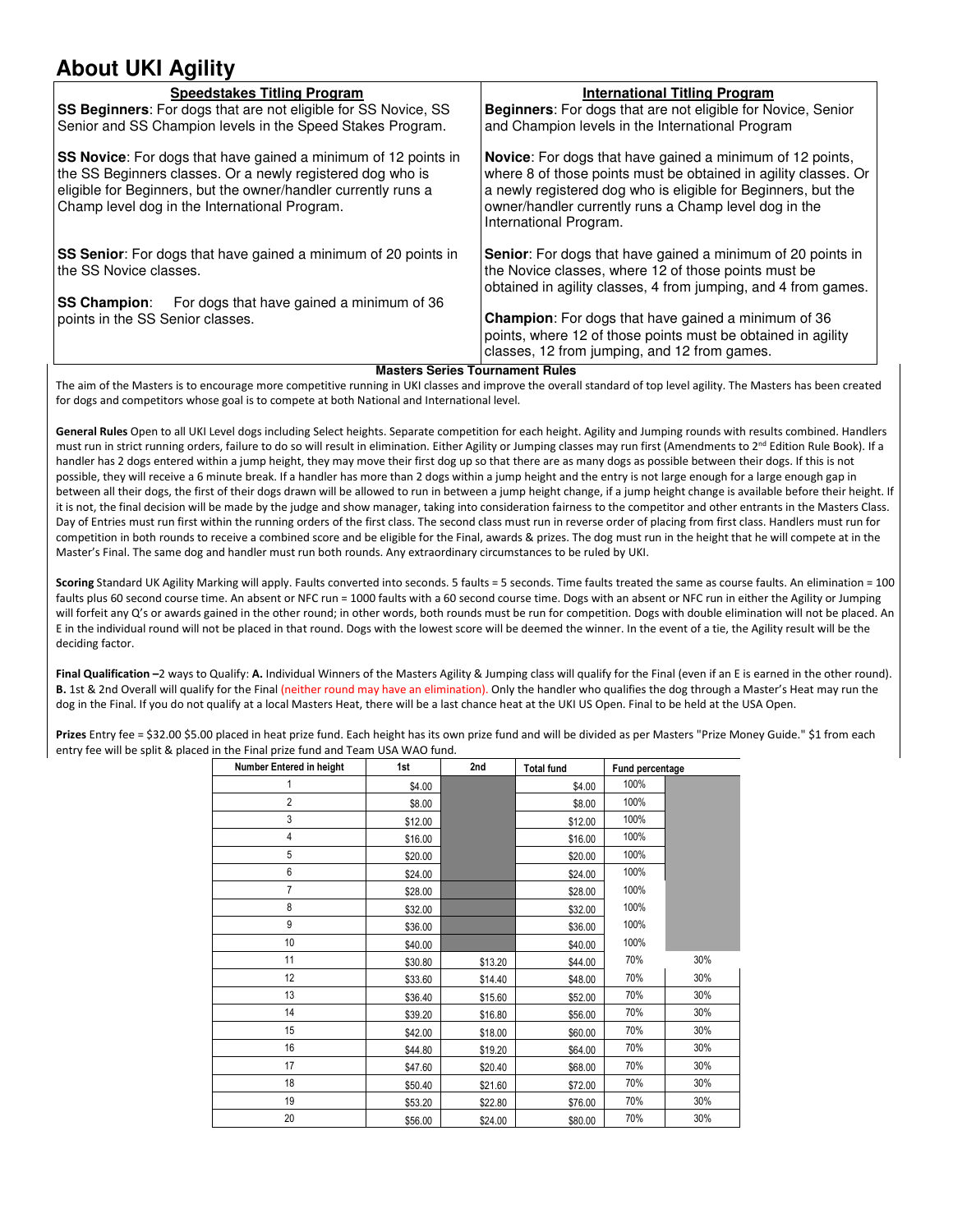# **UKI US Open 2019 Jacksonville Equestrian Center, FL Nov 7 – 10, 2019**

#### **Qualifying period – Oct 2, 2018 through Sep 29, 2019 Qualifying scores must be gained in the height you will run at the US Open**

#### **The same dog and handler team that gains the scores below can only run the events at the Open**

- **UKI Masters Series Final:** Individual Winners of the Masters Series Agility & Jumping classes or 1st & 2nd Overall qualify for the Final to be held at the USA Open (see Masters rules in the Premium for details). If you do not qualify at a local Masters Heat, there will be a last chance heat at the UKI US Open 2019. US UKI Masters Final qualifications must be obtained at a UKI trial only in the USA
- **UKI National Championship Final class Bye qualification for Rd 2:** Five (5) Agility clear rounds and Five (5) Jumping clear rounds & *2 of these results must be obtained on the same day (1agility and 1 jumping).* Two (2) Games class qualifying scores (Snooker, Gamblers, Snakes & Ladders, Power & Speed) and Two (2) Speedstakes clear rounds. Clear rounds have no time or course faults and can be obtained from current level dog is working at (not available for Nursery) including Masters Heat classes in either Canada or USA If you do not receive a Bye into Rd 2, you may still enter Rd1 without prequalification.
- **Games Challenge, Speedstakes Challenge, Agility Biathlon & UKI National Championship Round 1, Last Chance Masters Heat:**  Do not require any prequalification to enter.
- **UKI USA Cup Overall Winners:** Each jump height will produce the best scoring dog from the overall results for the following events of Agility Biathlon, Masters Heat, Games Challenge & Speedstakes Challenge at each UKI USA Cup. The Winner will be granted an automatic spot in the 2019 National Championship Final and automatic entry into the Masters Final at the UKI US Open 2019.
- **UKI USA Cup Overall Reserve:** (the 2nd place dog in each jump height) will receive an automatic Bye into RD 2 of the UKI National Championship class at the UKI US Open 2019.
- **Classic Pentathlon Winners** The Winners of the Speedstakes Final from the Pentathlon in each jump height will receive an automatic Bye into the Speedstakes Challenge Final at the 2019 UKI US Open.
- **All Clear Classic Biathlon Winners**  If the Winners of the Overall Placement of the Classic Biathlon in each jump height win with both Biathlon Jumping and Biathlon Agility being clear rounds (no course faults or time faults), they will receive an automatic Bye into Rd 2 of the UKI National Championship Class at the 2019 UKI US Open.
- **WAO tryout:** To tryout for the 2020 WAO team, you must run the Open events at the WAO height you will be trying out for. *Please note the WAO 525 tryout height will be the 20 inch UKI height.*

| WAO jump heights:              |                                       |                                                                 |  |  |  |  |
|--------------------------------|---------------------------------------|-----------------------------------------------------------------|--|--|--|--|
| WAO Jump<br><b>Height Name</b> | WAO Dog's Height at<br><b>Withers</b> | UKI Jump Height at Which Dog Must<br><b>Compete at UKI Open</b> |  |  |  |  |
| 300                            | 12.60 inches & under                  | 12 inches                                                       |  |  |  |  |
| 400                            | 16.14 inches & under                  | 16 inches                                                       |  |  |  |  |
| 525                            | 19.69 inches & under                  | 20 inches                                                       |  |  |  |  |
| 600                            | Anv                                   | 24 inches                                                       |  |  |  |  |

• https://www.worldagilityopen.com/

|                    | <b>UNIVAILLY LIGIQIIL</b> |               |                   |  |  |  |  |
|--------------------|---------------------------|---------------|-------------------|--|--|--|--|
| <b>Jump Height</b> |                           | Dog's Height  | A-frame<br>Height |  |  |  |  |
|                    | 8 inches                  | 11" & under   | 5'3''             |  |  |  |  |
|                    | 12 inches                 | 14" & under   | 5'3''             |  |  |  |  |
|                    | 16 inches                 | 17.5" & under | 5'7''             |  |  |  |  |
|                    | 20 inches                 | 22 & under    | 5'7''             |  |  |  |  |
|                    | 22 inches                 | Anv           | 5'7''             |  |  |  |  |
|                    | 24 inches                 | Anv           | 5'7''             |  |  |  |  |
|                    | Nursery & Select          |               | 5'3''             |  |  |  |  |

#### **UKI Jump Height**

Entry Level / Move Up / Transfer Table to UKI – **based on Standard Agility level at time of UKI Handler Registration**

| AKC/CKC        | USDAA/AAC       | CPE.            | <b>UKI Speed Stakes</b><br>Program | UKI International<br>Program |
|----------------|-----------------|-----------------|------------------------------------|------------------------------|
| Novice         | <b>Starters</b> | Level 1, 2, 3   | SS Beginners                       | <b>Beginners</b>             |
| Open           | Advance         | Level 4,        | <b>SS Novice</b>                   | Novice                       |
| Excellent      | Masters         | Level 5, C      | <b>SS Senior</b>                   | Senior                       |
| <b>Masters</b> | MAD             | ----- N/A ----- | <b>SS Champion</b>                 | Champion                     |

After this time, **all new dogs** that **have not** competed at any listed organization at time of UKI registration are only eligible for Beginners with exception to Amendment June 1, 2015 unless that handler is currently competing with a International Program Champion level dog under their account, then the dog must start in Novice. All new dogs registered after handler registration may only transfer at the level they were competing at, on the date of the handler registration. Once a dog is registered with UKI, then no other organizations results have bearing on the dog's level with UKI.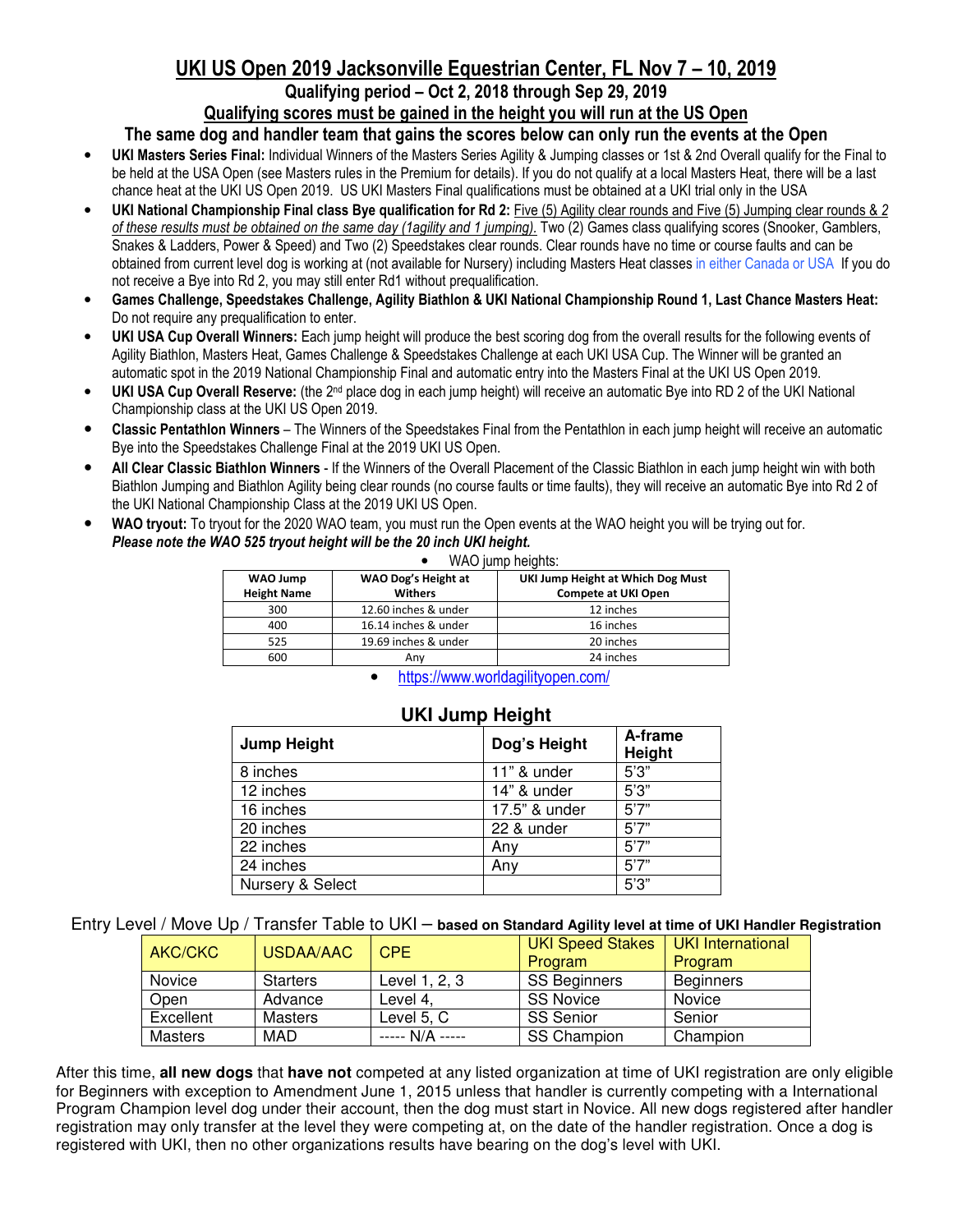#### **NOTICE TO COMPETITORS**

**UK Agility International Rules and Regulations** apply to the whole event and all people and dogs must comply with these at all times. As a competitor it is your responsibility to be aware of the rules and regulations as they stand at the time of the show. This show will run under the current edition UK Agility International rules found on the UKI web page.

**All dogs and handlers must be registered with UK Agility International in order to compete.** UK Agility International's official rules & regulations are given free on registration of Handler/Owner to UKI. If you or your dog is not already registered, fill out the UKI registration form included in this schedule and add the registration fee to your entry fee, or for reduced fee, register online at www.ukagilityinternational.com

Competitors through submission of entry acknowledge that they are knowledgeable of **UK Agility Internationalrules and regulations** including but not limited to the following rules regarding entry:

Dogs under 18 calendar months of age on the day of the Show are not eligible to compete in UK Agility International Trials, with the exception of dogs over 15 calendar months of age eligible to compete in Nursery Classes & Speedstakes.

Entries without fees paid in full will be returned. Separate entry forms must be completed by each Competitor and must be signed by the Competitor or Guardian if the competitor is a minor.

**Refund Policy** Entries will not be accepted, changed or altered after the closing date or capping level has been reached except for the purpose of moving to a higher level. A full refund is available for any membership that is not older than 14 days from the creation of the account date. A full refund is available before the closing date or capping level is met for any show. There will be no cost if refund money is to be left in your UKI account. If a refund is requested, then the following administration costs will be incurred. If payment was received by check or money order, then a \$4 administration fee will be incurred. If payment was received by credit card a 4% charge of the refund will be assessed, per transaction. If payment was received from a Pay Pal account, a 4% charge of the refund will be assessed, per transaction. Once a show has been closed and/or capped refunds of any kind for any reason will not be available**. After the closing date, a partial entry may be available for extraordinary circumstances, but this lies with the individual show management based upon their own policies. Contact the show management for details, NOT UKI.** 

A dog shall be withdrawn from competition without refund if it is: suffering from any infectious or contagious disease, interfering with the safety of any person or other animal or if it is likely to cause itself damage or suffering if it continues competing. There will be no refunds for entries withdrawn and neither in the event a dog and/or handler is dismissed from the competition, regardless of the reason for dismissal providing this was within accordance of UK Agility International rules and regulations.

It is the competitor's responsibility to be available for their class and running order. Handlers working more than one dog in a class **must ensure that the dogs compete in the sequence in which they are drawn**. Failure to do so will result in elimination.

It is expressly understood that **Competitors alone are responsible** for the behavior of their dogs, children and guests. Any competitor whose dogs, children, or guests create unnecessary disturbances or repeatedly engage in unsafe or disruptive behavior, may at the discretion of the show management, be asked to remove the offending dogs, children, guests from the event grounds. No refunds of fees will be made in such a case.

No person shall carry out punitive correction or harsh handling of a dog at any time within the boundaries of the show.

Should a judge be unable to fulfill the appointment to judge, the show management reserves the right to appoint another judge. Should circumstances so dictate the show manager, in consultation with the Judges, may alter arrangements as necessary. Such changes and the circumstances surrounding them must be reported to UK Agility International. In the event of abandonment of the show through circumstances beyond our control, the SHOW MANAGEMENT may defray such expenses from the entry fee to cover the cost of the show preparation. These accounts will then be made public.

All competitors **MUST** clean up after their dogs at all times. Failure to do so will result in competitors being asked to leave the Show.

Dogs left in hot cars, or dogs appearing to be in distress, will be dealt with as seen fit by the Show Management.

Returned checks do not constitute a valid entry. **There will be a \$25.00 service charge for returned checks**. Payment of entry fees and service charges shall be made before a competitor may compete. Any unpaid fees or shortfalls to a UK Agility International account must be paid prior to the start of the event. Any fees not received within 30 days of notice shall be reported to UK Agility International. UK Agility International will suspend a dog's/handlers' registration until fees are paid in full. If your UK Agility International account owes money when we process the entries for this show please be sure you have arranged payment to be made directly to the show. Failure to do this will result in your UKI account being suspended.

All dogs are entered at this show at their owners' risk and whilst every care will be taken the show management and UKI will not accept responsibility for loss, damage or injury however caused to dogs, persons or property whilst at the show.

**Bitches in season may NOT run at this show.** Refunds will be given for bitches in season. Please notify the show secretary as early as possible to this fact.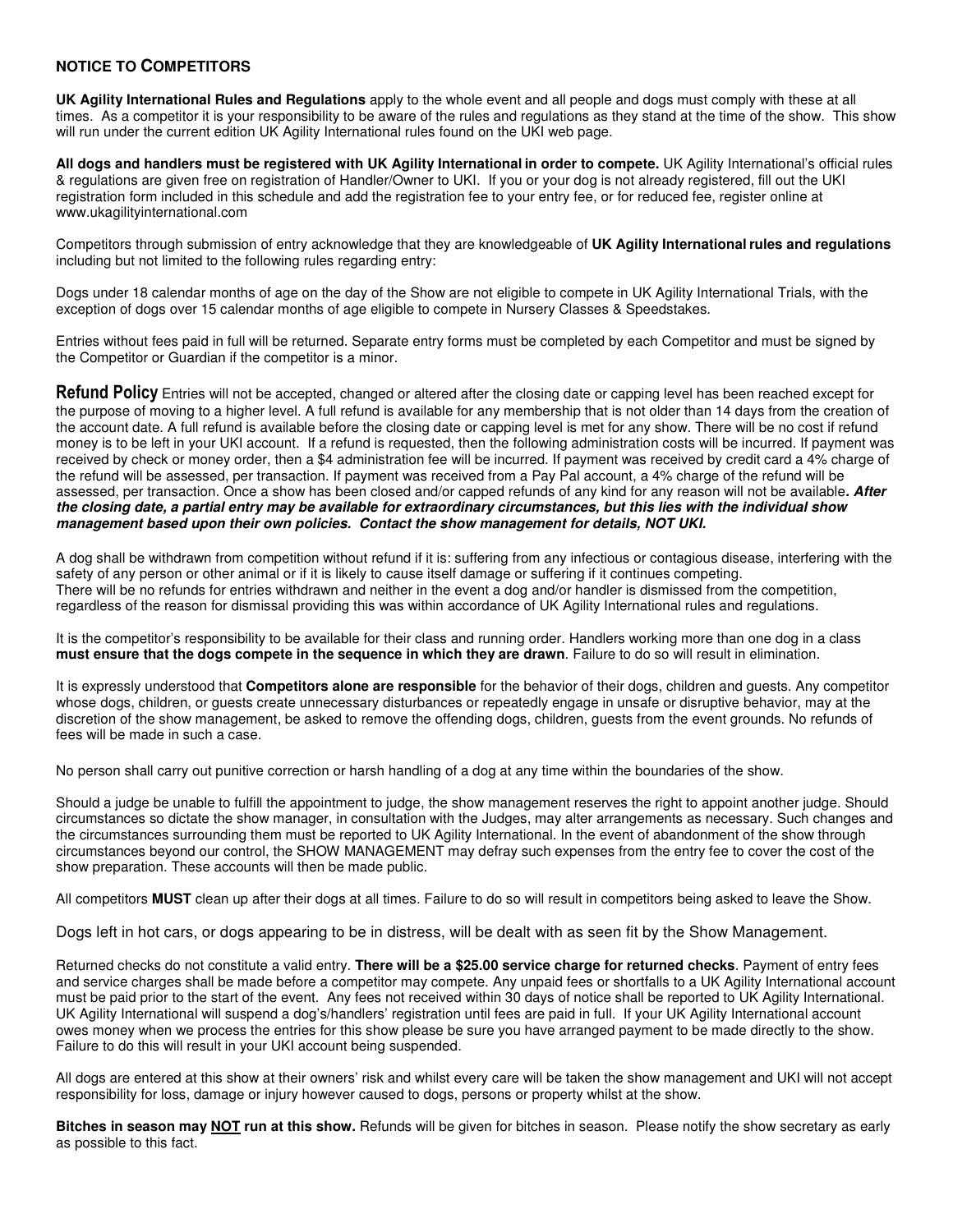## **UK Agility International Entry Form WI-IL Agility Group October 26 & 27, 2019**

#### **Entries Close: October 21, 2019**

#### **Remember, you can enter online: www.UKAgilityInternational.com**

If this is a new registration with UKI, please write name & NAF (Number Applied For) in UKI number box

| <b>Handlers Name:</b>                                                                                                                                                                                                                                                                                                                                                                                                                                                                                                                                                                                                                                                                                                                                                                                                                                                                                                                                                                                                                                                                                                                                                                                                                                                                                                                                                                                                                                                                                                                                                                                                                                                                                                                                                                                                                                                                                                                                                                                                                             |                                                                                                                    | <b>UKI Number:</b>                    |                             |
|---------------------------------------------------------------------------------------------------------------------------------------------------------------------------------------------------------------------------------------------------------------------------------------------------------------------------------------------------------------------------------------------------------------------------------------------------------------------------------------------------------------------------------------------------------------------------------------------------------------------------------------------------------------------------------------------------------------------------------------------------------------------------------------------------------------------------------------------------------------------------------------------------------------------------------------------------------------------------------------------------------------------------------------------------------------------------------------------------------------------------------------------------------------------------------------------------------------------------------------------------------------------------------------------------------------------------------------------------------------------------------------------------------------------------------------------------------------------------------------------------------------------------------------------------------------------------------------------------------------------------------------------------------------------------------------------------------------------------------------------------------------------------------------------------------------------------------------------------------------------------------------------------------------------------------------------------------------------------------------------------------------------------------------------------|--------------------------------------------------------------------------------------------------------------------|---------------------------------------|-----------------------------|
|                                                                                                                                                                                                                                                                                                                                                                                                                                                                                                                                                                                                                                                                                                                                                                                                                                                                                                                                                                                                                                                                                                                                                                                                                                                                                                                                                                                                                                                                                                                                                                                                                                                                                                                                                                                                                                                                                                                                                                                                                                                   | PLEASE FILL OUT COMPLETELY AND LEGIBLY                                                                             |                                       |                             |
| Address:                                                                                                                                                                                                                                                                                                                                                                                                                                                                                                                                                                                                                                                                                                                                                                                                                                                                                                                                                                                                                                                                                                                                                                                                                                                                                                                                                                                                                                                                                                                                                                                                                                                                                                                                                                                                                                                                                                                                                                                                                                          |                                                                                                                    |                                       |                             |
| City:                                                                                                                                                                                                                                                                                                                                                                                                                                                                                                                                                                                                                                                                                                                                                                                                                                                                                                                                                                                                                                                                                                                                                                                                                                                                                                                                                                                                                                                                                                                                                                                                                                                                                                                                                                                                                                                                                                                                                                                                                                             | State:                                                                                                             |                                       | Zip                         |
| Email:                                                                                                                                                                                                                                                                                                                                                                                                                                                                                                                                                                                                                                                                                                                                                                                                                                                                                                                                                                                                                                                                                                                                                                                                                                                                                                                                                                                                                                                                                                                                                                                                                                                                                                                                                                                                                                                                                                                                                                                                                                            | Phone:                                                                                                             |                                       |                             |
|                                                                                                                                                                                                                                                                                                                                                                                                                                                                                                                                                                                                                                                                                                                                                                                                                                                                                                                                                                                                                                                                                                                                                                                                                                                                                                                                                                                                                                                                                                                                                                                                                                                                                                                                                                                                                                                                                                                                                                                                                                                   |                                                                                                                    |                                       |                             |
| Mail Entries with Fees to: Shelly Weeks, 119 Wright Street, Elkhorn, WI 53121                                                                                                                                                                                                                                                                                                                                                                                                                                                                                                                                                                                                                                                                                                                                                                                                                                                                                                                                                                                                                                                                                                                                                                                                                                                                                                                                                                                                                                                                                                                                                                                                                                                                                                                                                                                                                                                                                                                                                                     |                                                                                                                    |                                       |                             |
| <b>Total Number of Class Entries</b>                                                                                                                                                                                                                                                                                                                                                                                                                                                                                                                                                                                                                                                                                                                                                                                                                                                                                                                                                                                                                                                                                                                                                                                                                                                                                                                                                                                                                                                                                                                                                                                                                                                                                                                                                                                                                                                                                                                                                                                                              | X \$14.00                                                                                                          |                                       | Entry fees:                 |
| <b>Total Number of Masters Entries</b>                                                                                                                                                                                                                                                                                                                                                                                                                                                                                                                                                                                                                                                                                                                                                                                                                                                                                                                                                                                                                                                                                                                                                                                                                                                                                                                                                                                                                                                                                                                                                                                                                                                                                                                                                                                                                                                                                                                                                                                                            | X \$32.00                                                                                                          |                                       | \$14 per dog, per<br>class  |
| <b>UKI New Handler &amp; or Dog Registration</b> (cheaper done online)                                                                                                                                                                                                                                                                                                                                                                                                                                                                                                                                                                                                                                                                                                                                                                                                                                                                                                                                                                                                                                                                                                                                                                                                                                                                                                                                                                                                                                                                                                                                                                                                                                                                                                                                                                                                                                                                                                                                                                            | \$15.00                                                                                                            |                                       | Jr Handlers = $\frac{1}{2}$ |
| Try Before You Buy Registration - must have created online account. To<br>keep registration please pay by 7 DAYS AFTER TRIAL                                                                                                                                                                                                                                                                                                                                                                                                                                                                                                                                                                                                                                                                                                                                                                                                                                                                                                                                                                                                                                                                                                                                                                                                                                                                                                                                                                                                                                                                                                                                                                                                                                                                                                                                                                                                                                                                                                                      | Circle<br>Here for<br><b>TBYB</b>                                                                                  | Price<br>(Excludes Masters<br>Series) |                             |
| Checks Payable to: <b>WAG</b> Total Enclosed                                                                                                                                                                                                                                                                                                                                                                                                                                                                                                                                                                                                                                                                                                                                                                                                                                                                                                                                                                                                                                                                                                                                                                                                                                                                                                                                                                                                                                                                                                                                                                                                                                                                                                                                                                                                                                                                                                                                                                                                      |                                                                                                                    |                                       |                             |
| Helpers Please help out at our show?! Care will be taken to allow you plenty of time for your own dogs and to<br>Available:<br>explain to you what your job involves.<br>Helpers Name:<br>The person who signs this agreement represents that he/she is authorized to enter into this agreement on behalf of both the exhibitor and the<br>owner of the participating dog. In consideration of acceptance of this entry: Exhibitor/owner certifies that any and every dog they bring to this<br>facility, whether participation or not, is not a hazard to persons, dogs, or property and assume all responsibility, liability and expenses resulting<br>from damages causes by their dog(s). Exhibitor/owner releases UK Agility International, UK Agility Ltd, and their agents, officers & members                                                                                                                                                                                                                                                                                                                                                                                                                                                                                                                                                                                                                                                                                                                                                                                                                                                                                                                                                                                                                                                                                                                                                                                                                                             | Saturday $\boxed{\phantom{a}}$<br>Entry is not valid unless agreement is read and signed. Thank You for your Help! | Sunday [<br>Preferred Job (s)         |                             |
| and WI-IL Agility Group and will defend them and hold them harmless from all present and future loss, injury, damage, claims, demands and<br>liabilities involving your dog, and or others equipment. Without limiting the generality of the foregoing hold harmless provisions, exhibitor/owner<br>hereby specifically assume sole responsibility for and agree to indemnify and save aforementioned parties harmless from any and all loss and<br>expense (including legal fees) by reason of the liability imposed by law upon any of the aforementioned parties for damages because of bodily<br>injuries, including death, at any time in consequence of my (our) participation in the event or training, howsoever such injury or death may be<br>caused and whether or not the same may have been caused or may have been alleged to have been caused by negligence of the<br>aforementioned parties or any of their employees or agents or any other persons. Exhibitor/owner acknowledge all hazards presented by the<br>training facility, event and the event premises, including but not limited to, the condition of grounds, lighting, security, measures or lack of,<br>electrical appliances, fittings, parking areas, fences or the ability for a dog to escape from the training area, the presence of unfamiliar animals<br>and people, the possibility of another ill animal or your own getting ill, and agility equipment; exhibitor and owner assume the risk of any harm<br>arising from and any and all of these including allowing their dogs to run wearing collars, stop pad protectors, bitch in season pants, or any<br>similar items. Everyone must be very careful to watch their dogs on the property, clean up after yourselves and your dogs. We reserve the right<br>to excuse any person for what we deem excessive harshness, or any dog we feel cannot safely perform the obstacles. We reserve the right to<br>excuse any person for what we deem as aggressive or abusive towards another person or dog. |                                                                                                                    |                                       |                             |
| Signature of Exhibitor/Owner or of parent or legal guardian of minor:                                                                                                                                                                                                                                                                                                                                                                                                                                                                                                                                                                                                                                                                                                                                                                                                                                                                                                                                                                                                                                                                                                                                                                                                                                                                                                                                                                                                                                                                                                                                                                                                                                                                                                                                                                                                                                                                                                                                                                             |                                                                                                                    | Date:                                 |                             |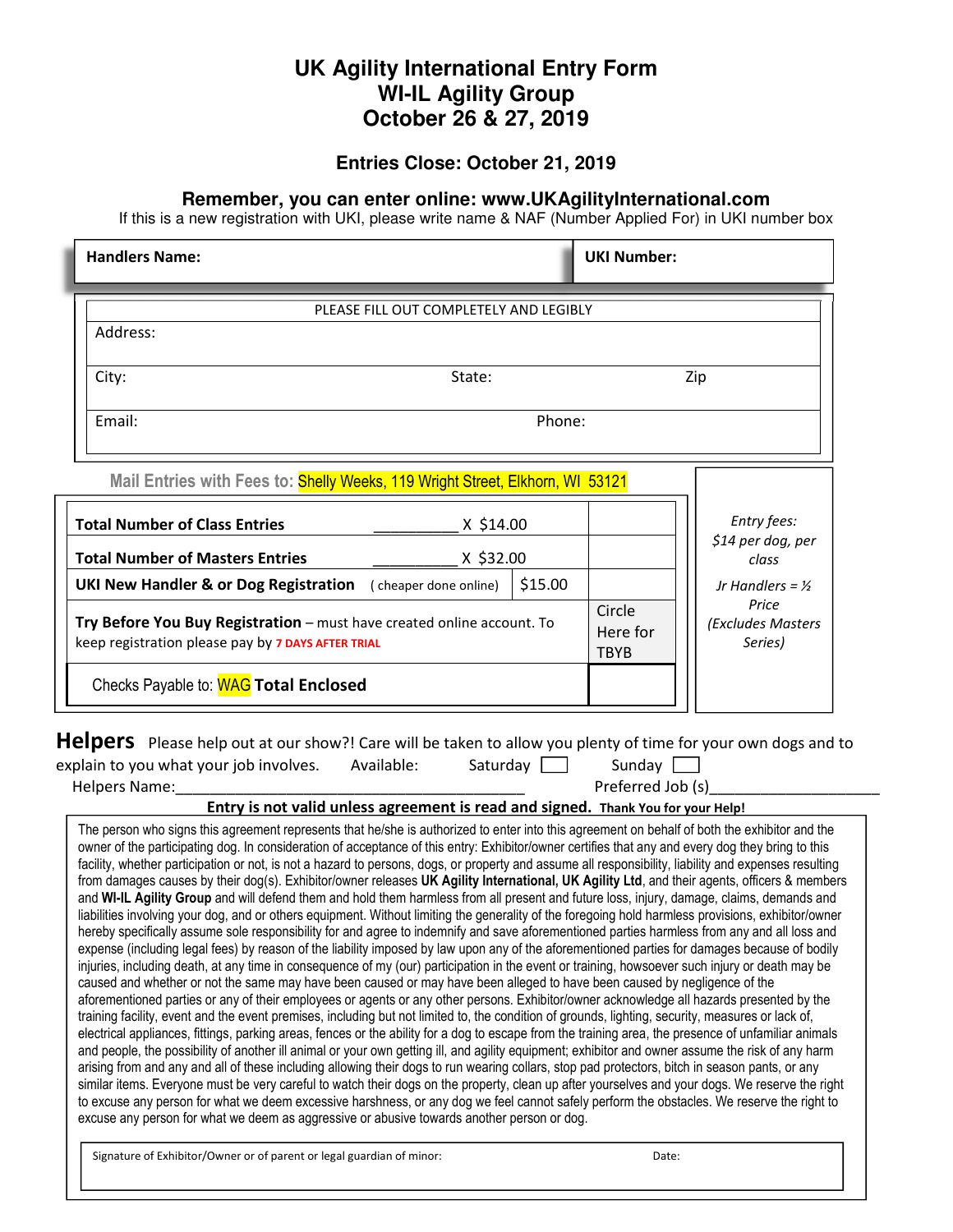| Dog Entry Form<br><b>WI-IL Agility Group</b><br>October 26 & 27, 2019 |                    | <b>Handler Name</b>                                                                 |                                | Closes: October 21, 2019<br>You must submit the Handler Entry Form, (previous page) with the Dog entry Form. |              | <b>UKI Handler #</b>                              |                     | <b>ENTRY NOT VALID WITHOUT #'S</b> |
|-----------------------------------------------------------------------|--------------------|-------------------------------------------------------------------------------------|--------------------------------|--------------------------------------------------------------------------------------------------------------|--------------|---------------------------------------------------|---------------------|------------------------------------|
| Dog Call/Pet Name                                                     |                    |                                                                                     |                                | <b>Breed</b>                                                                                                 |              | UKI Dog #                                         |                     |                                    |
|                                                                       |                    | <u>Tick your Jump height</u>                                                        |                                |                                                                                                              |              | <b>Tick your dogs Level</b>                       |                     |                                    |
|                                                                       | <b>Jump Height</b> |                                                                                     |                                | *International<br>Level                                                                                      | Tick<br>only | <b>Speedstakes</b><br>Level                       | <b>Tick</b><br>only |                                    |
|                                                                       |                    |                                                                                     | <b>Select</b><br><b>Option</b> | <b>Beginner</b>                                                                                              |              | <b>Beginner</b>                                   |                     |                                    |
|                                                                       | 4 inch             |                                                                                     |                                | <b>Novice</b>                                                                                                |              | <b>Novice</b>                                     |                     |                                    |
|                                                                       | 8 inch             |                                                                                     |                                | Senior                                                                                                       |              | Senior                                            |                     |                                    |
|                                                                       | 12 inch            |                                                                                     |                                | Champ                                                                                                        |              | Champ                                             |                     |                                    |
| 16 inch                                                               |                    | *International Program consists of Agility,<br>Jumping and Games classes & dog must |                                |                                                                                                              |              |                                                   |                     |                                    |
|                                                                       | 20 inch            |                                                                                     |                                | therefore run in the same level for those<br>classes. Please be aware of the level you                       |              |                                                   |                     |                                    |
|                                                                       | 22 inch            |                                                                                     |                                | will result in any scores being void.                                                                        |              | should enter (page 3) Entering an incorrect level |                     |                                    |
|                                                                       | 24 inch            |                                                                                     |                                |                                                                                                              |              |                                                   |                     |                                    |

#### **Saturday Sunday Sunday Sunday Sunday Sunday**

| <b>Class</b>           | tick to<br>enter | Fee     | <b>Class</b>        | tick<br>tο<br>enter | Fee     |
|------------------------|------------------|---------|---------------------|---------------------|---------|
| <b>Master's Series</b> |                  | \$32.00 | Agility             |                     | \$14.00 |
| Speedstakes            |                  | \$14.00 | <b>Agility Rd 2</b> |                     | \$14.00 |
| Speedstakes Rd 2       |                  | \$14.00 | Jumping             |                     | \$14.00 |
| Jumping                |                  | \$14.00 | Snooker             |                     | \$14.00 |
| Gamblers               |                  | \$14.00 | Speedstakes         |                     | \$14.00 |
| Agility                |                  | \$14.00 |                     |                     |         |

#### **Try Before You Buy! UKI Registration Details**

TBYB will allow you to enter your first UKI trial and pay for that entry either online or directly to the show but withhold paying for your membership for yourself and your dog until after you experience your first UKI trial. This option may **ONLY** be used by creating an account **ONLINE** so that you have both a handler and dog UKI numbers. These numbers MUST be submitted to the show directly if you have not entered the trial online. If, after your first UKI trial, you would like to keep your membership with UKI, payment for registration will be due 7 working days after that trial and must be paid online in \$USD. Your registration documents will follow. Once you have created the online account through our web page, then notify us by emailing info@ukagilityinternational.com stating your TBYB registration, you must also state the trial name and date. If membership is not paid within 7 days of the first show, all results, including US Open qualifiers/byes will be void.

TBYB is only available for new handler accounts; and CANNOT be used by submitting a paper registration form.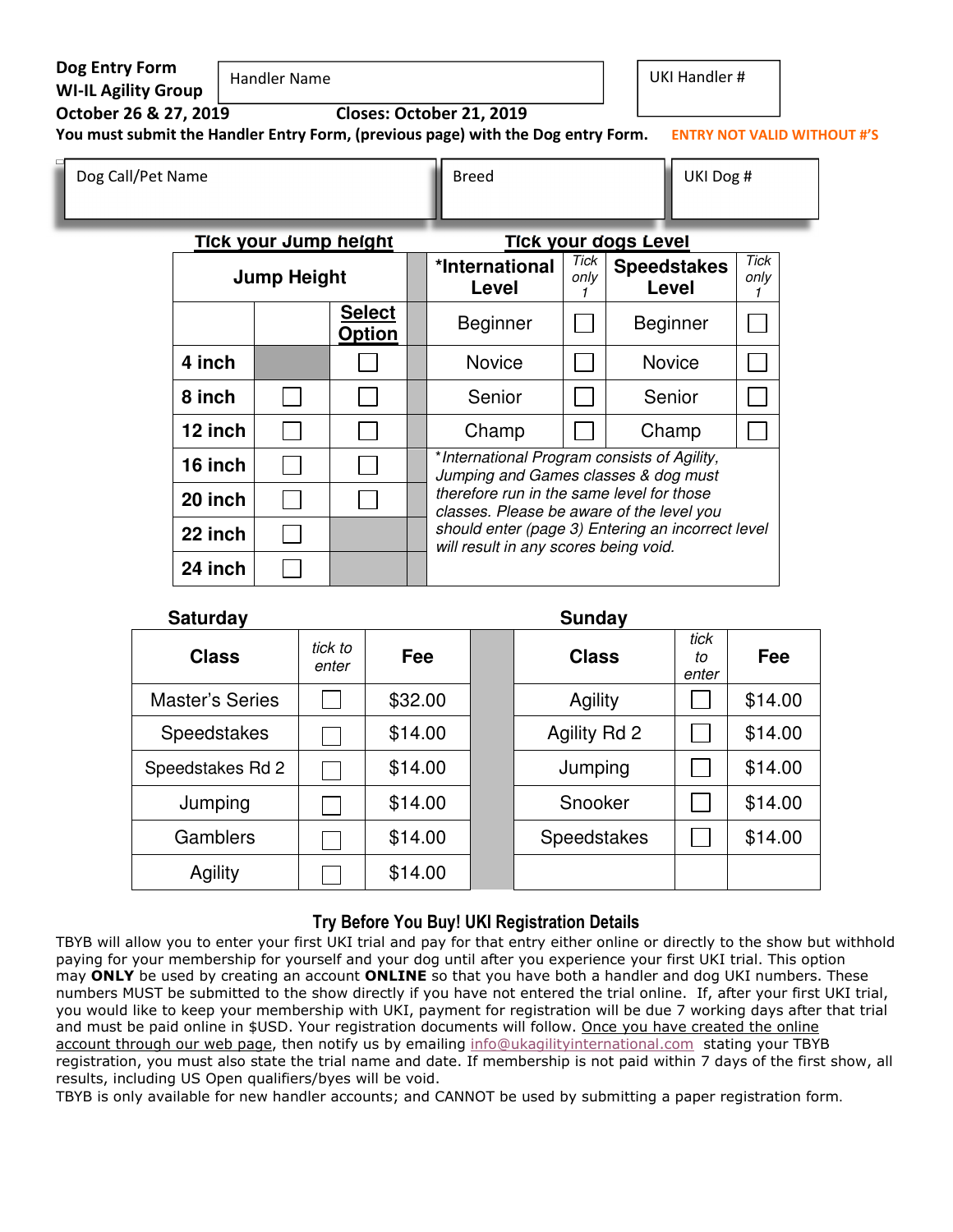# UKI Registration Form NO PAPER REGISTRATIONS ALLOWED FOR TBYB



# ONLINE REGISTRATION DISCOUNTED! www.ukagilityinternational.com

| Handler Registration \$USD 15.00                                                           |                           | 5 Year Membership (16 year old & under: Free)                                                                   |
|--------------------------------------------------------------------------------------------|---------------------------|-----------------------------------------------------------------------------------------------------------------|
| Only one handler per account                                                               |                           | Age if Junior:                                                                                                  |
| <b>First Name:</b>                                                                         | Last Name:                |                                                                                                                 |
| Address:                                                                                   | City:                     |                                                                                                                 |
| State:                                                                                     | Zip:                      | Country:                                                                                                        |
| Phone:                                                                                     | Cell:                     | Email:                                                                                                          |
| <b>Dog Registration</b><br><b>Lifetime Membership</b><br><b>\$USD 15.00</b>                | Pet name:                 | Dog's Registered (full) name:                                                                                   |
| <b>List Breed or Mixed:</b>                                                                | Sex:                      | Date of Birth: M/D/Y, estimate if unknown                                                                       |
| Estimate height at shoulders (inches):                                                     | <b>Organization name:</b> | <b>Highest standard Agility Level at other</b><br>organization:                                                 |
| <b>Dog Registration</b><br><b>Lifetime Membership</b><br><b>\$USD 15.00</b>                | Pet name:                 | Dog's Registered (full) name:                                                                                   |
| <b>List Breed or Mixed:</b>                                                                | Sex:                      | Date of Birth: M/D/Y, estimate if unknown:                                                                      |
| Estimate height at shoulders (inches):                                                     | <b>Organization name:</b> | <b>Highest standard Agility Level at other</b><br>organization:                                                 |
| I also agree to abide by and uphold the rules and regulations of UK Agility International. |                           | By signing this form I am agreeing that the information I have provided is correct to the best of my knowledge. |
|                                                                                            |                           |                                                                                                                 |
|                                                                                            |                           | Date: ______________________                                                                                    |
| Signature of Legal Guardian for minor handler: _________________________________           |                           |                                                                                                                 |